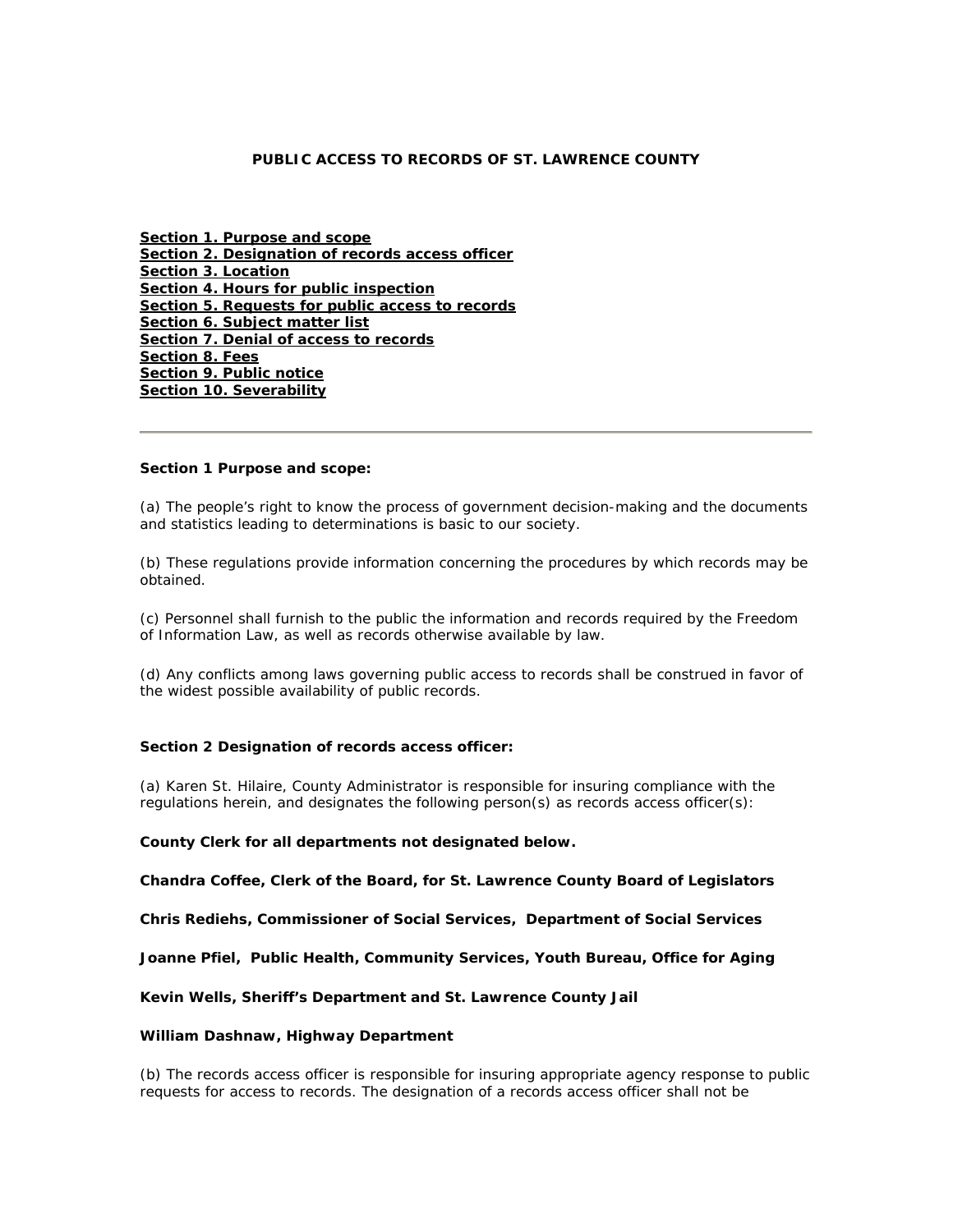construed to prohibit officials who have in the past been authorized to make records or information available to the public from continuing to do so.

The records access officer shall insure that agency personnel:

(1) Maintain an up-to-date subject matter list.

(2) Assist persons seeking records to identify the records sought, if necessary, and when appropriate, indicate the manner in which the records are filed, retrieved or generated to assist persons in reasonably describing records.

(3) Contact persons seeking records when a request is voluminous or when locating the records involves substantial effort, so that personnel may ascertain the nature of records of primary interest and attempt to reasonably reduce the volume of records requested.

(4) Upon locating the records, take one of the following actions:

(i) Make records available for inspection; or,

ii) Deny access to the records in whole or in part and explain in writing the reasons therefor.

(5) Upon request for copies of records:

(i) Make a copy available upon payment or offer to pay established fees, if any, in accordance with Section 8; or,

- (ii) Permit the requestor to copy those records.
- (6) Upon request, certify that a record is a true copy ; and
- (7) Upon failure to locate records, certify that;
- (i) St. Lawrence County is not the custodian for such records, or

(ii) The records of which St. Lawrence County is a custodian cannot be found after diligent search.

## **Section 3 Location:**

Records shall be available for public inspection and copying at:

## **St. Lawrence County Board of Legislators Office, unless another location has been agreed upon between the requesting party and the Records Officer.**

### **Section 4 Hours for public inspection:**

Requests for public access to records shall be accepted and records produced during all hours regularly open for business.

These hours are: Monday thru Friday 9:00 am - 5:00 pm;

July and August Monday thru Friday 8:00am – 4:00 pm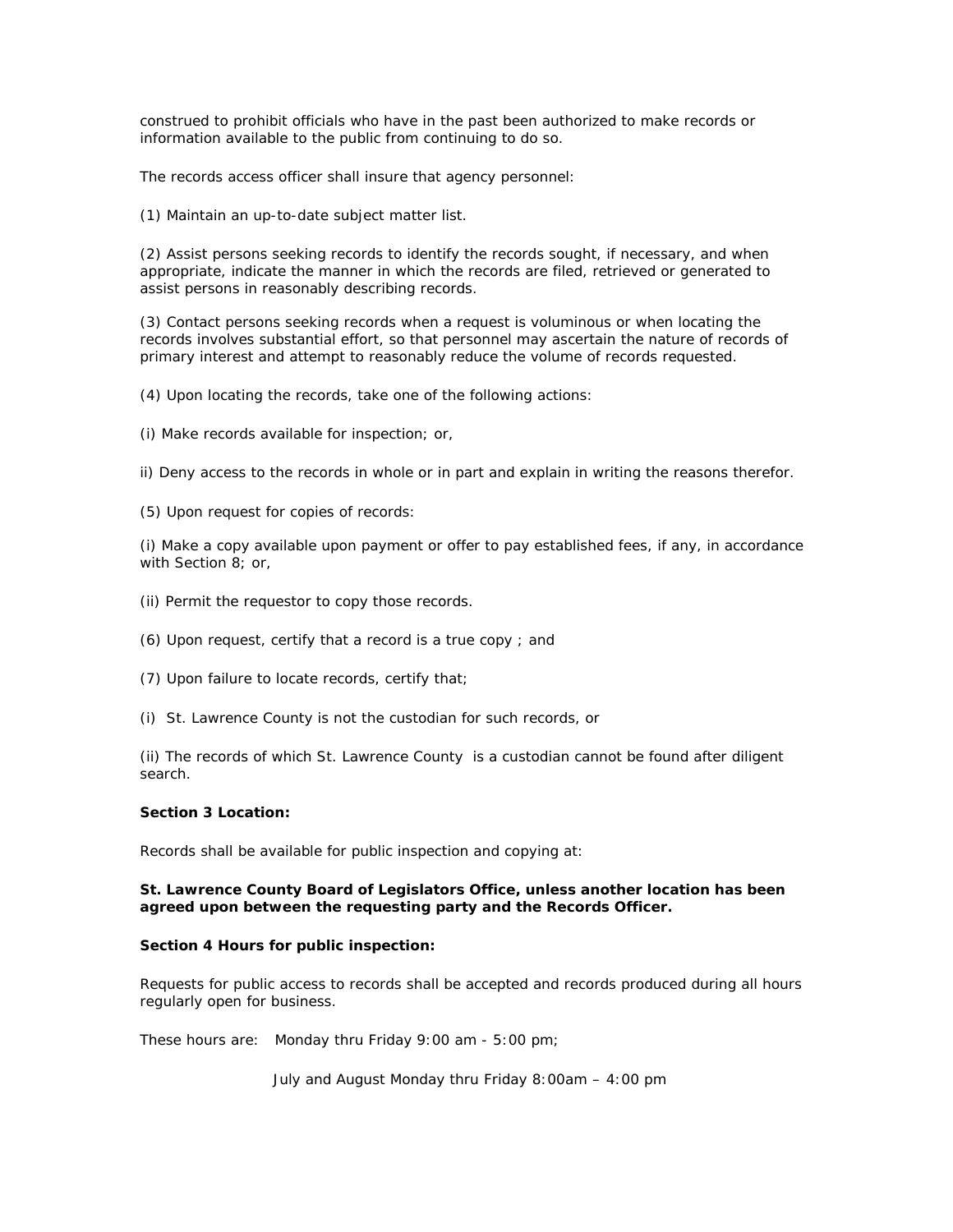### **Section 5 Requests for public access to records:**

(a) A written request may be required, but oral requests may be accepted when records are readily available.

(b) If records are maintained on the internet, the requester shall be informed that the records are accessible via the internet and in printed form either on paper or other information storage medium.

(c) A response shall be given within five business days of receipt of a request by:

(1) informing a person requesting records that the request or portion of the request does not reasonably describe the records sought, including direction, to the extent possible, that would enable that person to request records reasonably described;

(2) granting or denying access to records in whole or in part;

(3) acknowledging the receipt of a request in writing, including an approximate date when the request will be granted or denied in whole or in part, which shall be reasonable under the circumstances of the request and shall not be more than twenty business days after the date of the acknowledgment, or if it is known that circumstances prevent disclosure within twenty business days from the date of such acknowledgment, providing a statement in writing indicating the reason for inability to grant the request within that time and a date certain, within a reasonable period under the circumstances of the request, when the request will be granted in whole or in part; or

(4) if the receipt of request was acknowledged in writing and included an approximate date when the request would be granted in whole or in part within twenty business days of such acknowledgment, but circumstances prevent disclosure within that time, providing a statement in writing within twenty business days of such acknowledgment specifying the reason for the inability to do so and a date certain, within a reasonable period under the circumstances of the request, when the request will be granted in whole or in part.

(d) In determining a reasonable time for granting or denying a request under the circumstances of a request, personnel shall consider the volume of a request, the ease or difficulty in locating, retrieving or generating records, the complexity of the request, the need to review records to determine the extent to which they must be disclosed, the number of requests received by the agency, and similar factors that bear on the ability to grant access to records promptly and within a reasonable time.

(e) A failure to comply with the time limitations described herein shall constitute a denial of a request that may be appealed. Such failure shall include situations in which an officer or employee:

(1) fails to grant access to the records sought, deny access in writing or acknowledge the receipt of a request within five business days of the receipt of a request;

(2) acknowledges the receipt of a request within five business days but fails to furnish an approximate date when the request will be granted or denied in whole or in part;

(3) furnishes an acknowledgment of the receipt of a request within five business days with an approximate date for granting or denying access in whole or in part that is unreasonable under the circumstances of the request;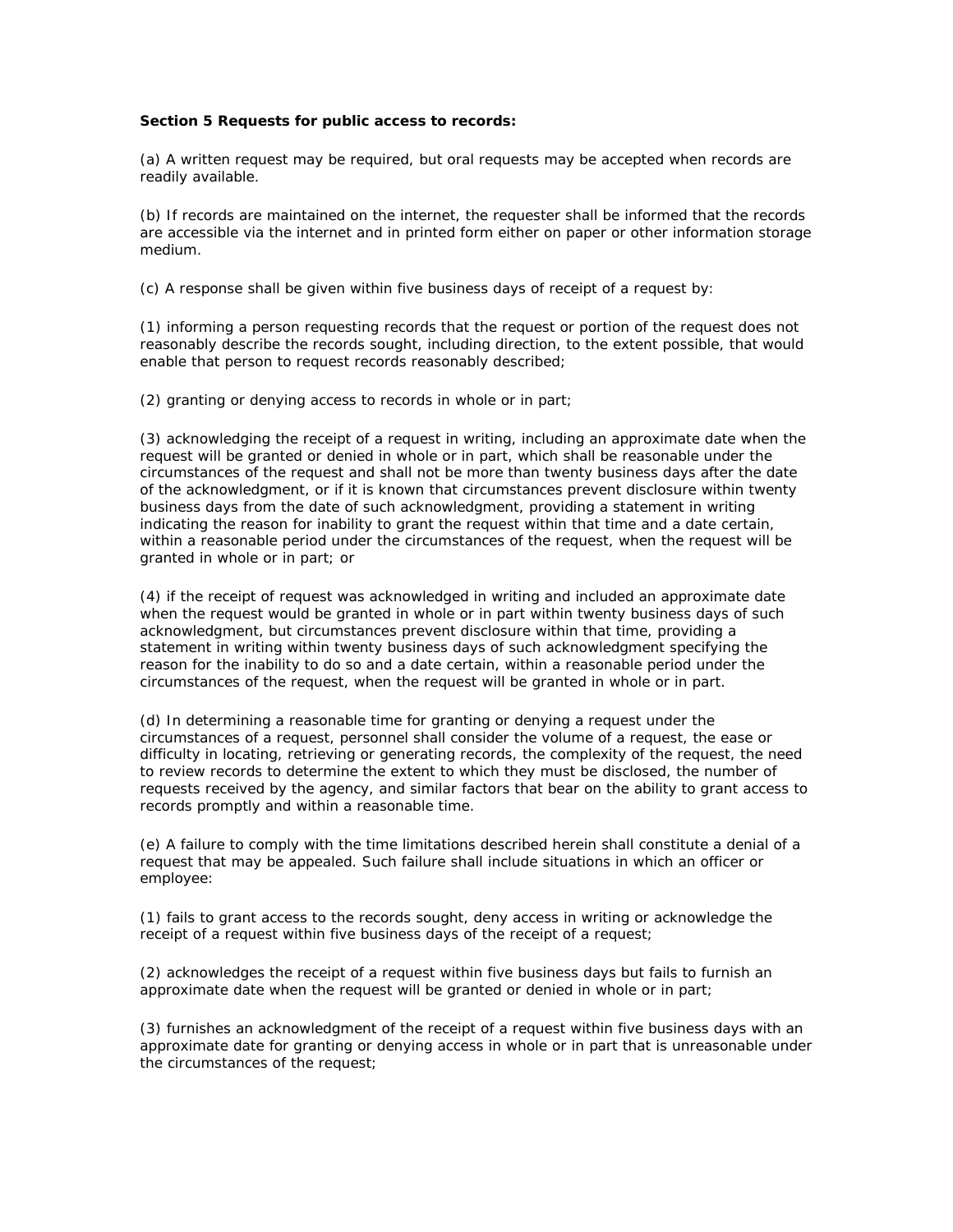(4) fails to respond to a request within a reasonable time after the approximate date given or within twenty business days after the date of the acknowledgment of the receipt of a request;

(5) determines to grant a request in whole or in part within twenty business days of the acknowledgment of the receipt of a request, but fails to do so, unless the agency provides the reason for its inability to do so in writing and a date certain within which the request will be granted in whole or in part;

(6) does not grant a request in whole or in part within twenty business days of the acknowledgment of the receipt of a request and fails to provide the reason in writing explaining the inability to do so and a date certain by which the request will be granted in whole or in part; or

(7) responds to a request, stating that more than twenty business days is needed to grant or deny the request in whole or in part and provides a date certain within which that will be accomplished, but such date is unreasonable under the circumstances of the request.

## **Section 6 Subject matter list:**

(a) The records access officer shall maintain a reasonably detailed current list by subject matter of all records in its possession, whether or not records are available pursuant to subdivision two of Section eighty-seven of the Public Officers Law.

(b) The subject matter list shall be sufficiently detailed to permit identification of the category of the record sought.

(c) The subject matter list shall be updated annually. The most recent update shall appear on the first page of the subject matter list.

#### **Section 7 Denial of access to records:**

(a) Denial of access to records shall be in writing stating the reason therefor and advising the requester of the right to appeal to the individual or body established to determine appeals, [who or which] shall be identified by name, title, business address and business phone number.

(b) If requested records are not provided promptly, as required in Section 5 of these regulations, such failure shall also be deemed a denial of access.

(c) The following person or persons or body shall determine appeals regarding denial of access to records under the Freedom of Information Law:

 *Amy Dona, Esq., Conflict Defender*\_\_\_\_\_\_\_\_\_\_\_\_\_\_\_\_\_\_\_\_\_\_\_\_\_\_

*\_48 Court Street\_\_\_\_\_\_\_\_\_\_\_\_\_\_\_\_\_\_\_\_\_\_\_\_\_\_\_\_\_\_\_\_\_\_\_\_\_* 

*\_Canton, NY 13617\_\_\_\_\_\_\_\_\_\_\_\_\_\_\_\_\_\_\_\_\_\_\_\_\_\_\_\_\_\_\_\_\_\_\_* 

*(phone #)\_\_\_\_315-379-2282\_\_\_\_\_\_\_\_\_\_\_\_\_\_\_\_\_\_\_\_\_\_\_\_\_\_\_*

(d) Any person denied access to records may appeal within thirty days of a denial.

(e) The time for deciding an appeal by the individual or body designated to determine appeals shall commence upon receipt of a written appeal identifying: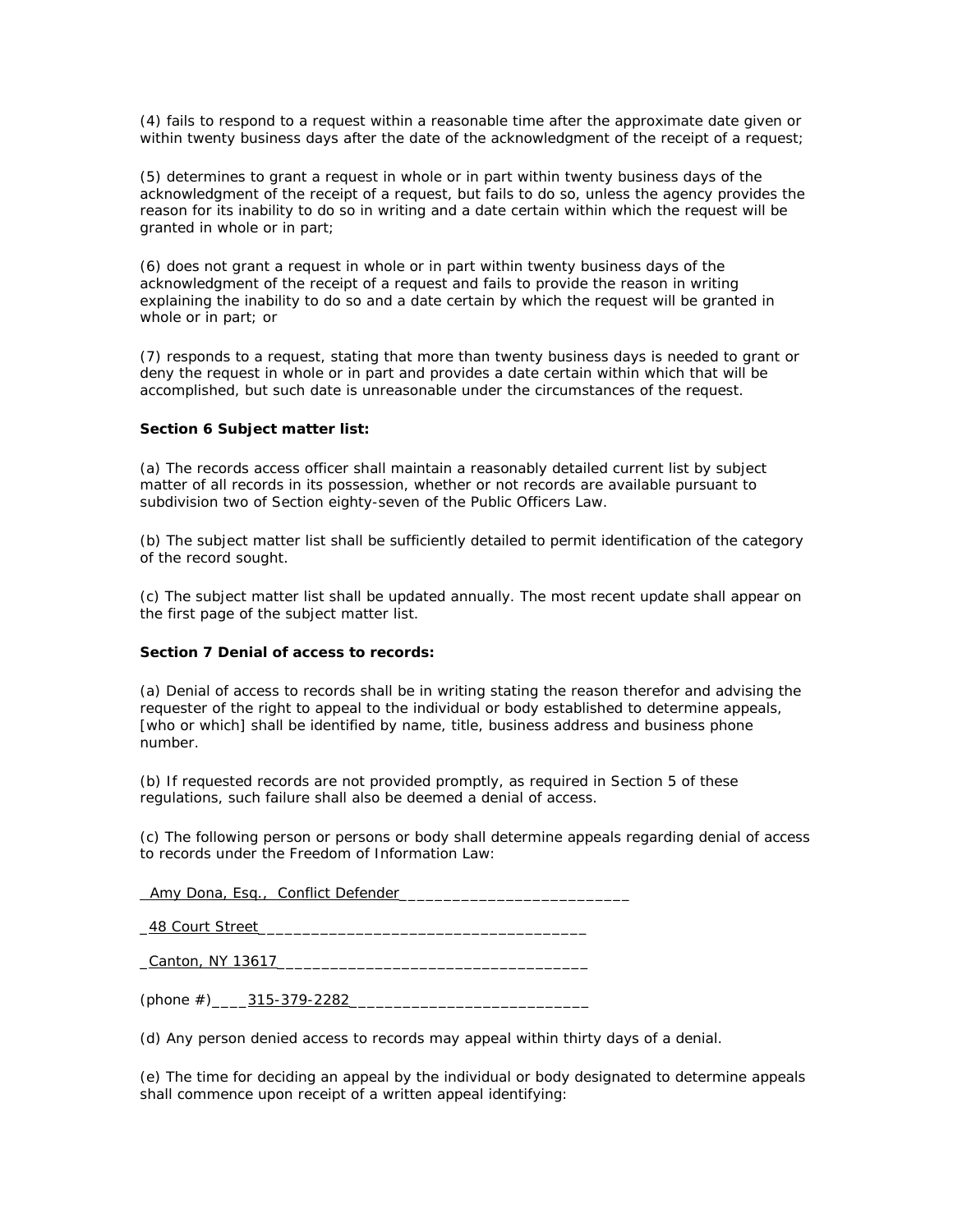(1) the date and location of requests for records;

(2) a description, to the extent possible, of the records that were denied; and

(3) the name and return address of the person denied access.

(f) A failure to determine an appeal within ten business days of its receipt by granting access to the records sought or fully explaining the reasons for further denial in writing shall constitute a denial of the appeal.

(g) The person or body designated to determine appeals shall transmit to the Committee on Open Government copies of all appeals upon receipt of appeals. Such copies shall be addressed to:

Committee on Open Government Department of State One Commerce Plaza 99 Washington Avenue, Suite 650 Albany, NY 12231

(h) The person or body designated to determine appeals shall inform the appellant and the Committee on Open Government of its determination in writing within ten business days of receipt of an appeal. The determination shall be transmitted to the Committee on Open Government in the same manner as set forth subdivision (f) of this section.

## **Section 8 Fees:**

- (a) There shall be no fee charged for:
- (1) inspection of records;
- (2) search for records; or
- (3) any certification pursuant to this part.
- (b) Copies may be provided without charging a fee.
- (c) Fees for copies may be charged, provided that:

(1) the fee for copying records shall not exceed 25 cents per page for photocopies not exceeding 9 by 14 inches. This section shall not be construed to mandate the raising of fees where agencies or municipalities in the past have charged less that 25 cents for such copies;

(2) the fee for photocopies of records in excess of  $9 \times 14$  inches shall not exceed the actual cost of reproduction; or

(3) an agency has the authority to redact portions of a paper record and does so prior to disclosure of the record by making a photocopy from which the proper redactions are made.

(d) The fee an agency may charge for a copy of any other record is based on the actual cost of reproduction and may include only the following: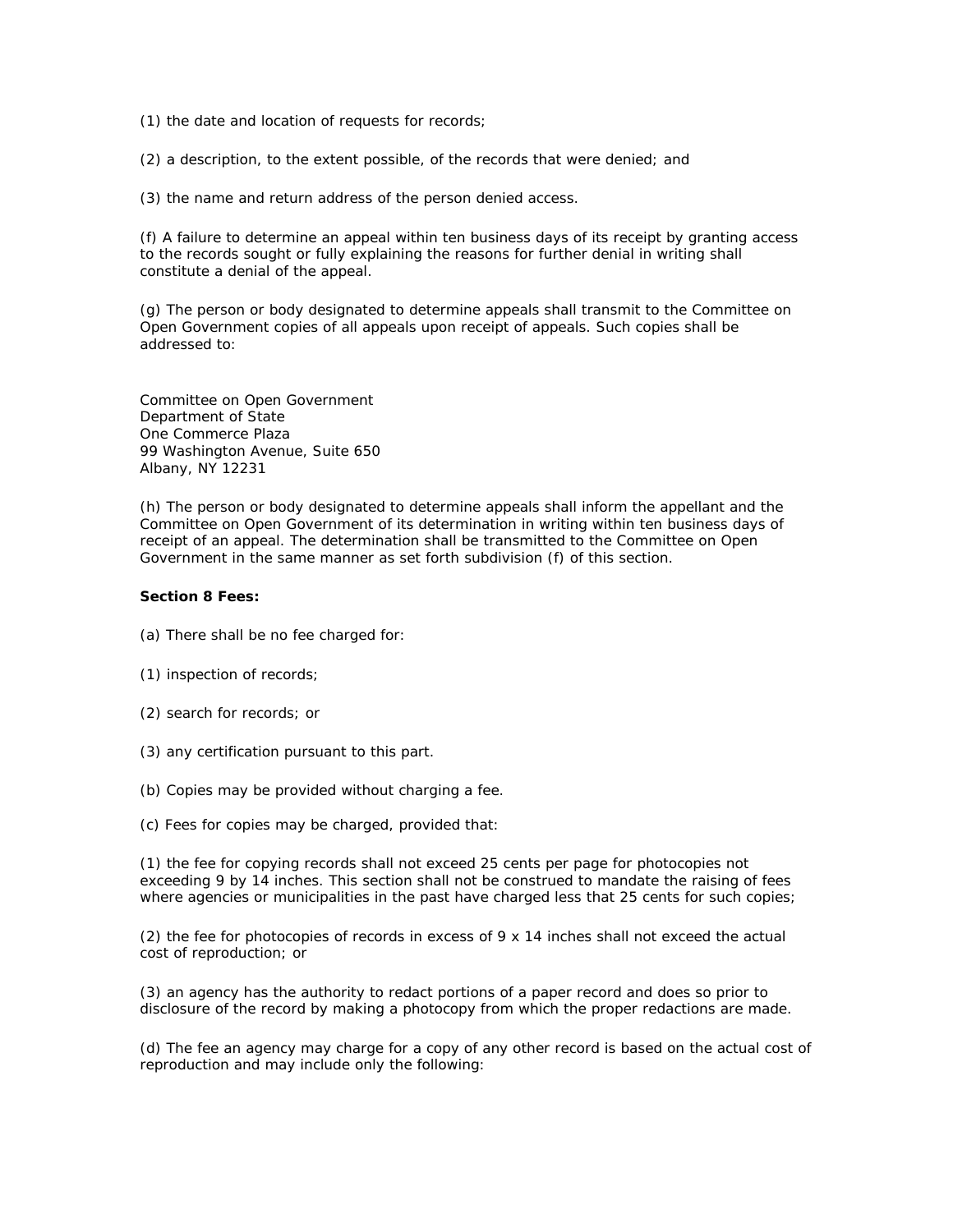(1) an amount equal to the hourly salary attributed to the lowest paid employee who has the necessary skill required to prepare a copy of the requested record, but only when more than two hours of the employee's time is necessary to do so; and

(2) the actual cost of the storage devices or media provided to the person making the request in complying with such request; or

(3) the actual cost to the agency of engaging an outside professional service to prepare a copy of a record, but only when an agency's information technology equipment is inadequate to prepare a copy, and if such service is used to prepare the copy.

(e) When an agency has the ability to retrieve or extract a record or data maintained in a computer storage system with reasonable effort, or when doing so requires less employee time than engaging in manual retrieval or redactions from non-electronic records, the agency shall be required to retrieve or extract such record or data electronically. In such case, the agency may charge a fee in accordance with paragraph  $(d)(1)$  and  $(2)$  above.

(f) An agency shall inform a person requesting a record of the estimated cost of preparing a copy of the record if more than two hours of an agency employee's time is needed, or if it is necessary to retain an outside professional service to prepare a copy of the record.

(g) An agency may require that the fee for copying or reproducing a record be paid in advance of the preparation of such copy.

(h) An agency may waive a fee in whole or in part when making copies of records available.

### **Section 9 Public notice:**

A notice containing the title or name and business address of the records access officers and appeals person or body and the location where records can be seen or copies shall be posted in a conspicuous location wherever records are kept and/or published in a local newspaper of general circulation.

#### **Section 10 Severability:**

If any provision of these regulations or the application thereof to any person or circumstances is adjudged invalid by a court of competent jurisdiction, such judgment shall not affect or impair the validity of the other provisions of these regulations or the application thereof to other persons and circumstances.